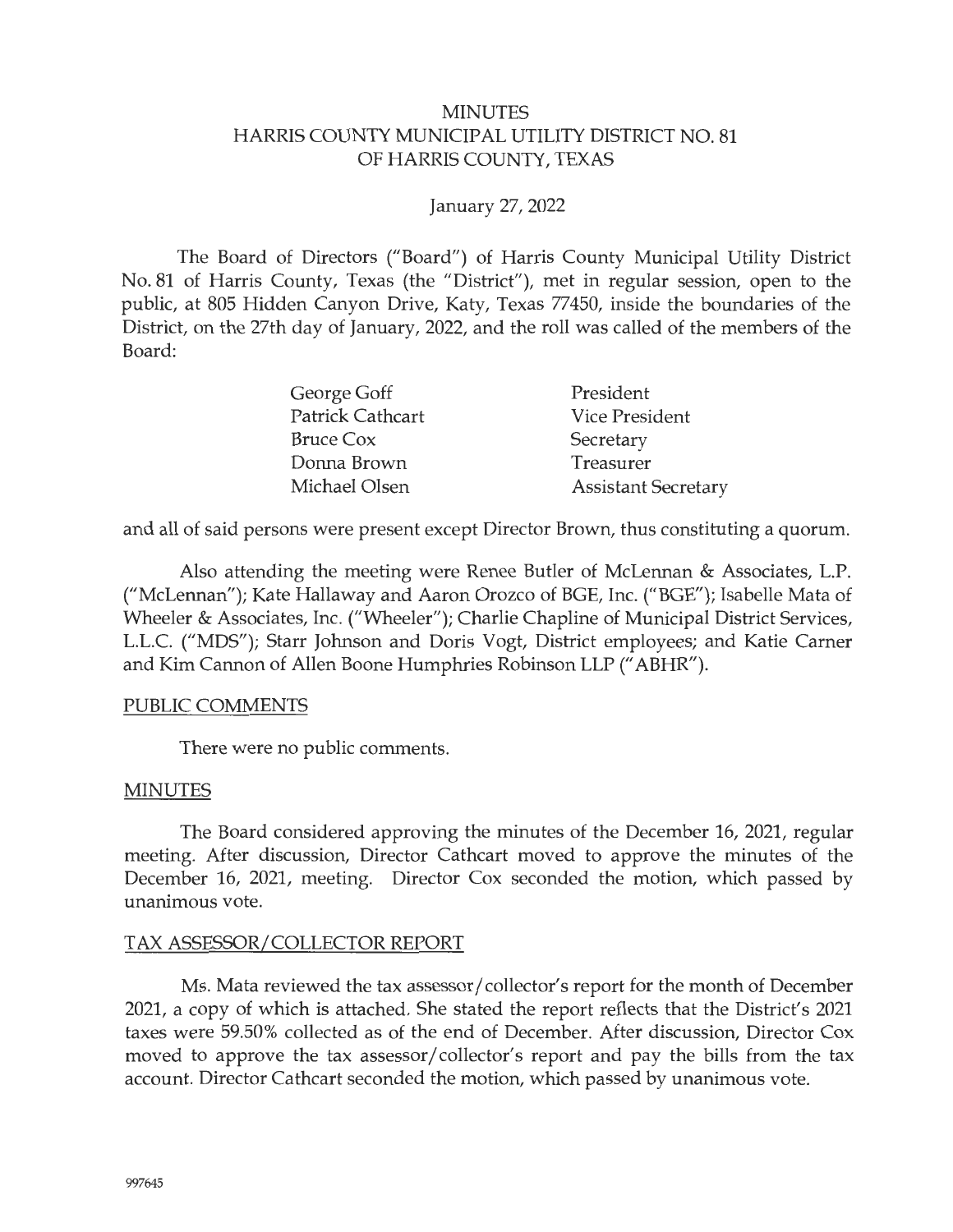## REPORT FROM RMS ON BUSINESSES PA YING SALES TAX

There was no discussion on this matter.

#### ANNUAL REPORT REGARDING POST-ISSUANCE COMPLIANCE POLICY

Ms. Carner reported on the District's compliance activities during the prior calendar year related to bond financings. She stated that no corrective action is required at this time.

#### BOOKKEEPER'S REPORT

The Board reviewed the bookkeeper's report, a copy of which is attached. Ms. Butler reviewed each District account and the bills to be paid, as well as a budget to actual comparison.

Ms. Butler stated that check no. 1216, in the amount of \$172.65, will be voided.

Ms. Butler requested approval of four additional checks, check no. 1280, in the amount of \$45.00, payable to Doris Vogt, check no. 1281, in the amount of \$80.00 payable to SWAT Team Pest Control, check no. 1282 in the amount of \$35.00, payable to West Houston Document Destruction and check no. 1283 in the amount of \$118,586.30, payable to Texas Pride Utilities, LLC.

After review and discussion, Director Olsen moved to approve the bookkeeper's report, and the checks presented for payment, including the four additional checks and one voided check, as discussed. Director Cox seconded the motion, which passed by unanimous vote.

#### ACCEPT ANNUAL DISCLOSURE STATEMENTS

Ms. Carner presented the annual disclosure statements for the Investment Officer and bookkeeper, in accordance with the requirements of the Public Funds Investment Act. She stated that the disclosure statements must be filed with the Texas Ethics Commission. After review and discussion, Director Olsen moved to accept the disclosure statements and to authorize filing of same with the Texas Ethics Commission. Director Cox seconded the motion, and the motion passed unanimously.

#### OPERATOR'S REPORT

Mr. Chapline distributed and reviewed the operator's report, a copy of which is attached. He stated the water accountability for the month is 94.4%.

Mr. Chapline requested approval of four delinquent accounts totaling \$619.92, deemed uncollectable, to forward to collections.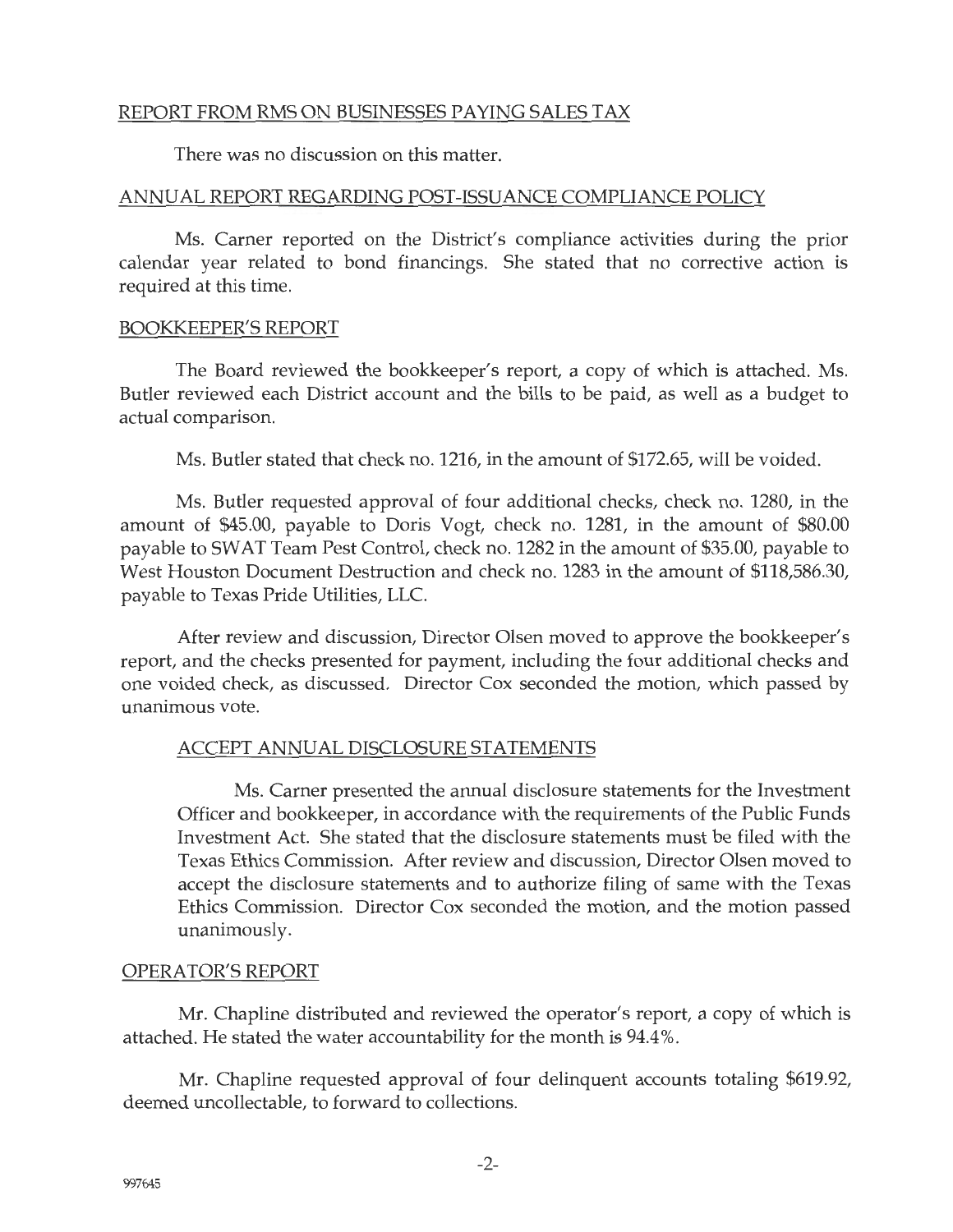## UPDATE ON VALVE REPAIRS

Mr. Chapline updated the Board on the status of the valve repairs and stated they are in process.

## UPDATE ON REPAIRS OF ADMINISTRATION BUILDING SIDEWALKS

There was no update on this matter.

### UPDATE ON PLANT WINTERIZATION IMPROVEMENTS

Mr. Chapline reported the winterization improvements are complete.

After discussion, Director Olsen moved to approve the operator's report and write off four accounts, totaling \$619.92, deemed uncollectable and forward the accounts to collections. Director Cox seconded the motion, which passed by unanimous vote.

## TERMINATION OF SERVICE

The Board conducted a hearing regarding termination of water and sewer services. Mr. Chapline presented to the Board a list of delinquent customers. Ms. Johnson informed the Board that all of the residents on the termination list were delinquent in payment of utility bills and were given written notification prior to the meeting of the opportunity to appear before the Board of Directors to explain, contest, or correct their utility service bills and show reason why utility services should not be terminated for reasons of nonpayment. Ms. Johnson stated that customers Fields, Oladapo, Caicedo-Gongora, Fuentes, Estrada, Cuzzo, Taylor, Greer, McCoy, and Akinosi requested an extension for payment of their delinquent accounts.

Following review and discussion, Director Cathcart moved to authorize that because none of the residents on the list were present at the meeting nor had presented any written statement on the matter, the utility service for the customers on the list should be terminated on February 2, 2022, if their utility bills are not paid in accordance with the District's Rate Order, except for customers Fields, Oladapo, Caicedo-Gongora, Fuentes, Estrada, Cuzzo, Taylor, Greer, McCoy, and Akinosi and direct that the delinquent customer list be filed appropriately and retained in the District's official records. Director Cox seconded the motion, which passed by unanimous vote.

#### ENGINEER'S REPORT

Ms. Hallaway presented the engineer's report, a copy of which is attached.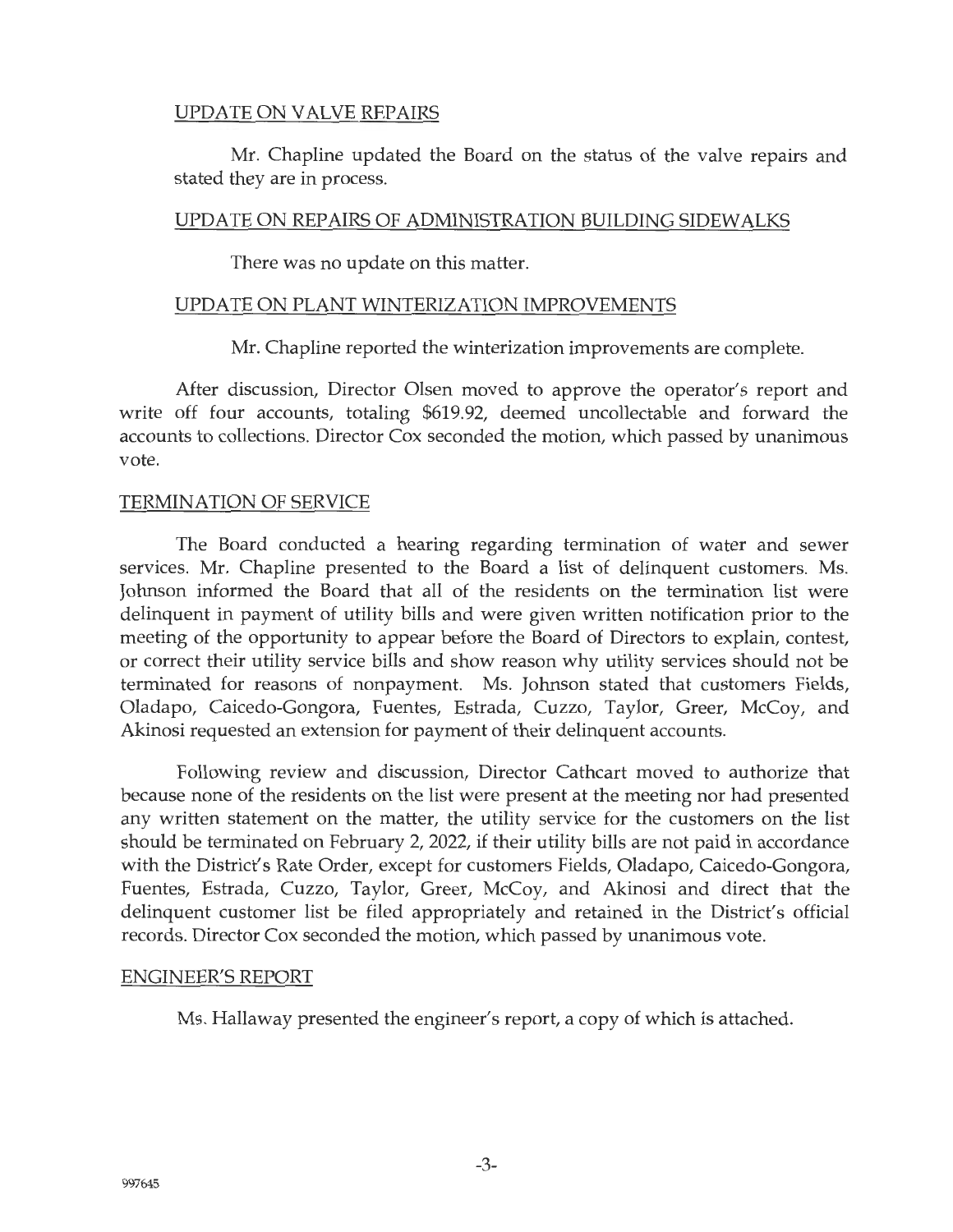## MEMORIAL PARKWAY, SECTIONS 1 AND 2, SANITARY SEWER LINE REHABILITATION

Ms. Hallaway stated that Texas Pride Utilities is the contractor for this project. She stated the total amount of the project is \$705,664.10. Ms. Hallaway stated the project is near completion.

#### PARK YORK FORCE MAIN REPLACEMENT

Ms. Hallaway stated this project is on hold, pending further analysis of the District's sanitary sewer system.

## HARRIS COUNTY STORM SEWER AND DRAINAGE FACILITY IMPROVEMENTS, INCLUDING ADDITIONAL DETENTION/MITIGATION, AND JOINT PARTICIPATION INTERLOCAL AGREEMENT

Ms. Hallaway stated that BGE currently is under contract with Harris County for the design of the drainage improvements for Memorial Parkway and Cimarron Sections 2, 3, 4 and 5.

Ms. Hallaway stated that Harris County has redefined the Memorial Parkway project. She stated the project will include additional detention/ mitigation volume. She stated the project plans are on hold until an area is identified for local detention and mitigation.

Discussion ensued regarding scheduling of a public meeting for Harris County to discuss the pending Cimarron subdivision drainage improvements with interested residents. Ms. Hallaway stated BGE would follow up with Harris County and report back.

## WATER PLANT NOS. 1, 2 AND 4 GROUND STORAGE TANK ALTERNATE FILL LINE INSTALLATION

Ms. Hallaway stated the contractor for the water plant nos. 1, 2 and 4 ground storage tank fill line installation is Blastco Texas, Inc. She presented and recommended approval of Pay Estimate No. 3 in the amount of \$77,393.86.

Ms. Hallaway discussed a Change Order in the amount of \$13,272.95, which will be presented for approval next month.

#### DISINFECTION SYSTEM UPGRADES AT WATER PLANT NOS. 1, 2, 3 AND 4

Ms. Hallaway stated that W. W. Payton Inc. is the contractor for this project. She stated the Notice to Proceed was issued on January 10, 2022.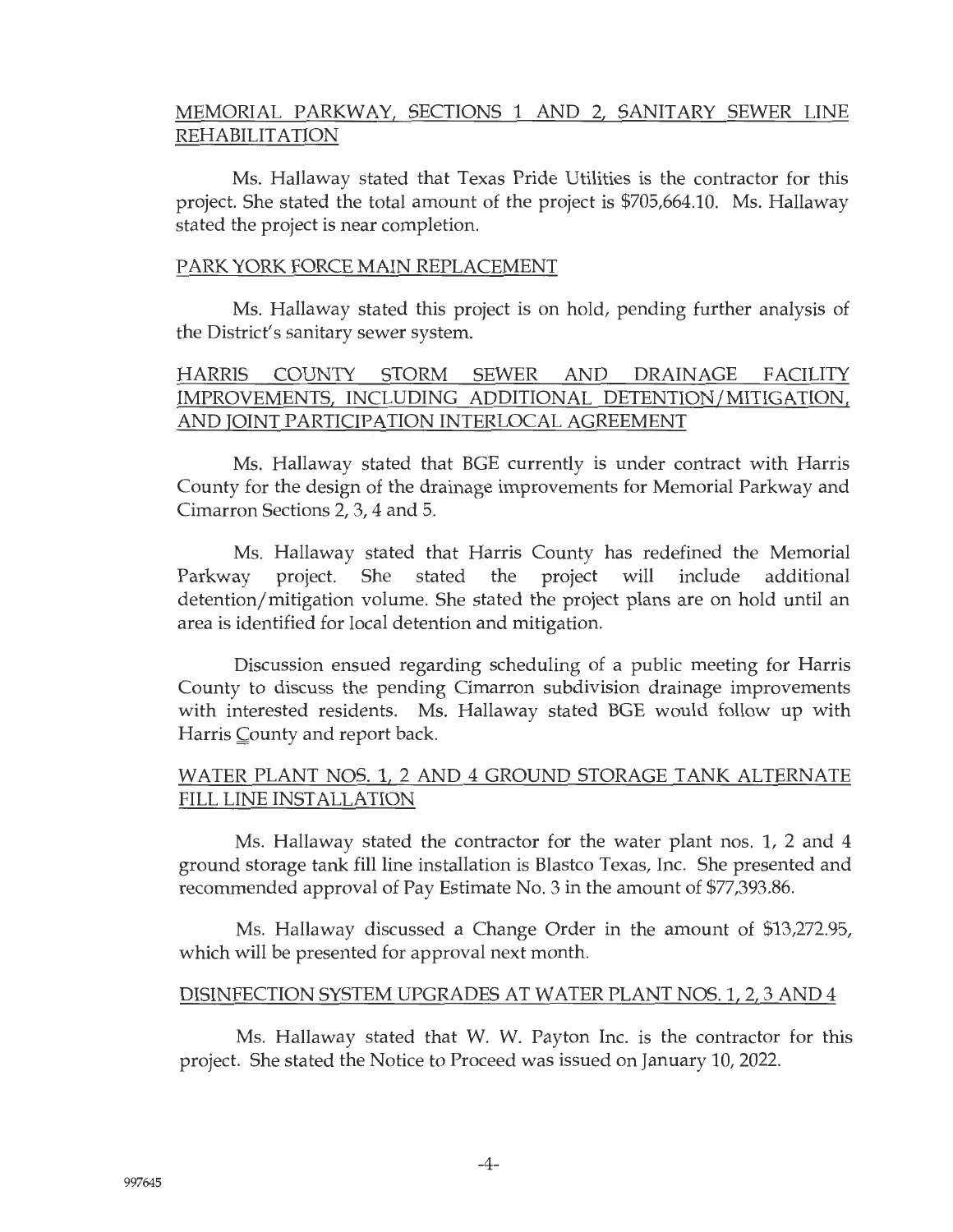#### GISPROGRAM

Ms. Hallaway stated BGE has begun the GIS program to monitor and maintain the status and location of District facilities, including the District's valves.

#### WATER PLANT NO. 2 GENERATOR REPLACEMENT

Ms. Hallaway stated BGE has submitted plans and specifications for the water plant no. 2 generator replacement project to Harris County, and plans have been approved. She requested approval for the advertisement for bids for the water plant no. 2 generator project.

#### POTENTIAL SANITARY SEWER FLOW REROUTING

Ms. Hallaway stated that BGE has begun work on the plans and recommendations will be presented at the next Board meeting. Discussion ensued.

#### CAPITAL IMPROVEMENT PLAN

Ms. Hallaway reviewed an updated District capital improvement plan, a copy of which is attached to the engineer's report. She reviewed the updated project list for the Capital Improvement Plan and a break-down of the District's share for the manhole rehabilitation and the sanitary sewer rehabilitation, phase 5, projects. Discussion ensued.

#### UPDATE ON BOND APPLICATION NO. 9

Ms. Hallaway stated BGE is currently preparing bond application no. 9.

Ms. Carner stated the District received a request from an Eagle Scout candidate regarding replacement of the stormwater markers near inlets. The Board discussed the storm sewer rehabilitation project and which inlets would not be included, per the engineer. Ms. Carner stated the engineer has agreed to supply a map of the streets with storm water sewer inlets that can be part of the requested activity. The Board also discussed safety precautions, including safety vests, to be worn during the activity.

Following review and discussion, and based on the engineer's recommendation, Director Cathcart moved to (1) approve the engineer's report; (2) approve Pay Estimate No. 3, in the amount of \$77,393.86; (3) authorize advertisement for bids for the water plant no. 2 generator replacement project; and (4) authorize ABHR to prepare a letter agreement for the Eagle Scout storm sewer inlet label project, subject to the use of safety gear during the activities. Director Cox seconded the motion, which passed by unanimous vote.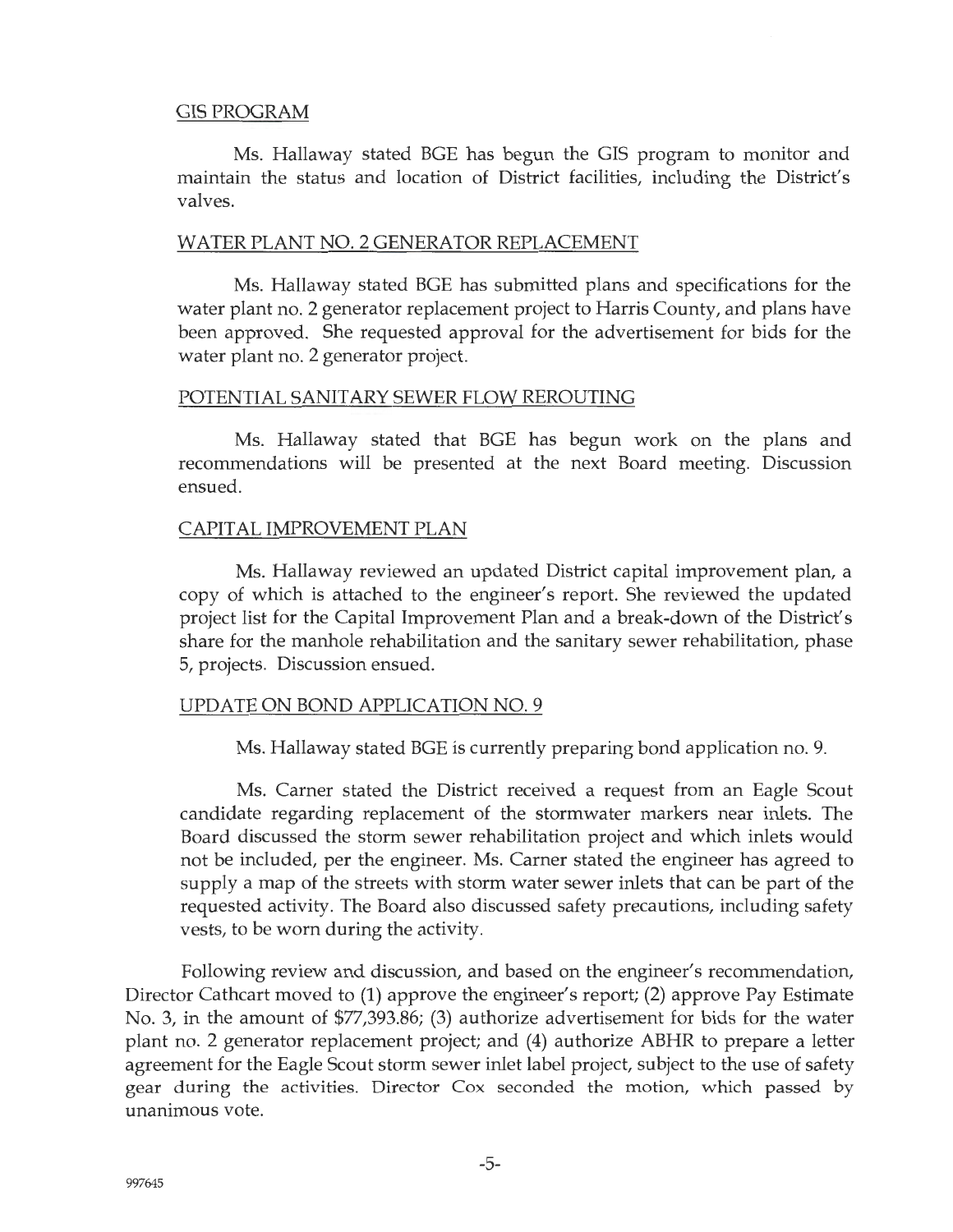## WEST MEMORIAL MUNICIPAL UTILITY DISTRICT ("WEST MEMORIAL") SEWAGE TREATMENT PLANT MEETING AND PROPOSED PLANT IMPROVEMENTS

Director Cox updated the Board on the West Memorial Plant site and reported on the West Memorial Sewage Treatment Plant meeting.

#### OPERATION, REPAIR, AND MAINTENANCE OF ADMINISTRATIVE OFFICE AND DISTRICT WEBSITE, COMMUNICATION, AND EMPLOYMENT MATTERS

Discussion ensued regarding administration building rentals and scheduling for the proposed Harris County Cimarron drainage improvements public meeting.

#### WEST HARRIS COUNTY REGIONAL WATER AUTHORITY ("WHCRWA")

There was no discussion on this matter.

#### 2022 DIRECTORS ELECTION

Ms. Carner discussed procedures related to the 2022 Directors Election. She reviewed a Resolution Designating an Agent of the Secretary of the Board of Directors During the 2022 Directors Election Period. Following review and discussion, Director Olsen moved to adopt a Resolution Designating an Agent of the Secretary of the Board of Directors During the 2022 Directors Election Period appointing Kim Cannon as the agent of the Secretary of the Board of Directors to perform the duties of the District's Directors Election, authorize the agent to post the related notice as required, and direct that the Resolution be filed appropriately and retained in the District's official records. Director Cathcart seconded the motion, which was approved by unanimous vote.

Ms. Carner reported on requirements to post a Notice of Deadline to File Applications for Place on the Ballot for the 2022 Directors Election. Following discussion, Director Olsen moved to authorize the Secretary's agent to post the notice as required. Director Cathcart seconded the motion, which was approved by unanimous vote.

Ms. Carner stated the District could contract with Harris County for the County to conduct that Directors election. After discussion, Director Olsen moved to approve a contract for election services with Harris County. Director Cathcart seconded the motion, which passed by unanimous vote.

Ms. Carner reviewed an Order Calling Directors Election. Following review and discussion, Director Olsen moved to adopt the Order Calling Directors Election and direct that the Order be filed appropriately and retained in the District's official records. Director Cathcart seconded the motion, which passed unanimously.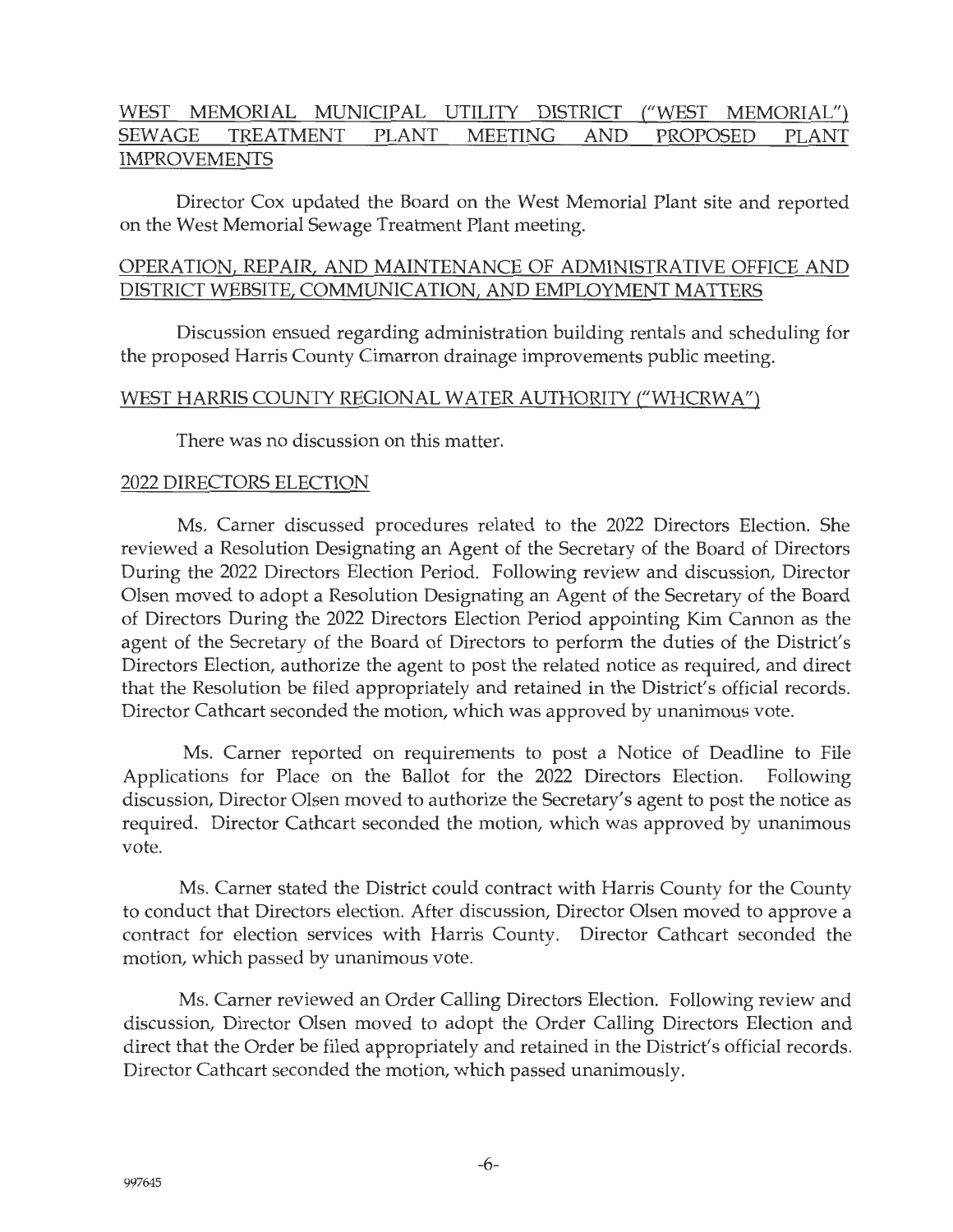Ms. Carner discussed that Notice of Election may be required to be posted or published and provided to the County Clerk and Voter Registrar of Harris County. Following discussion, Director Olsen moved to authorize the Secretary's agent to post or publish and provide to the County Clerk and Voter Registrar Notice of Election, if required, and to direct that the Notice be filed appropriately and retained in the District's official records. Director Cathcart seconded the motion, which passed unanimously.

There being no further business to come before the Board, the Board concurred to adjourn the meeting.

o come before the Board, the Board concurred<br>Secretary, Board of Directors

(SEAL)